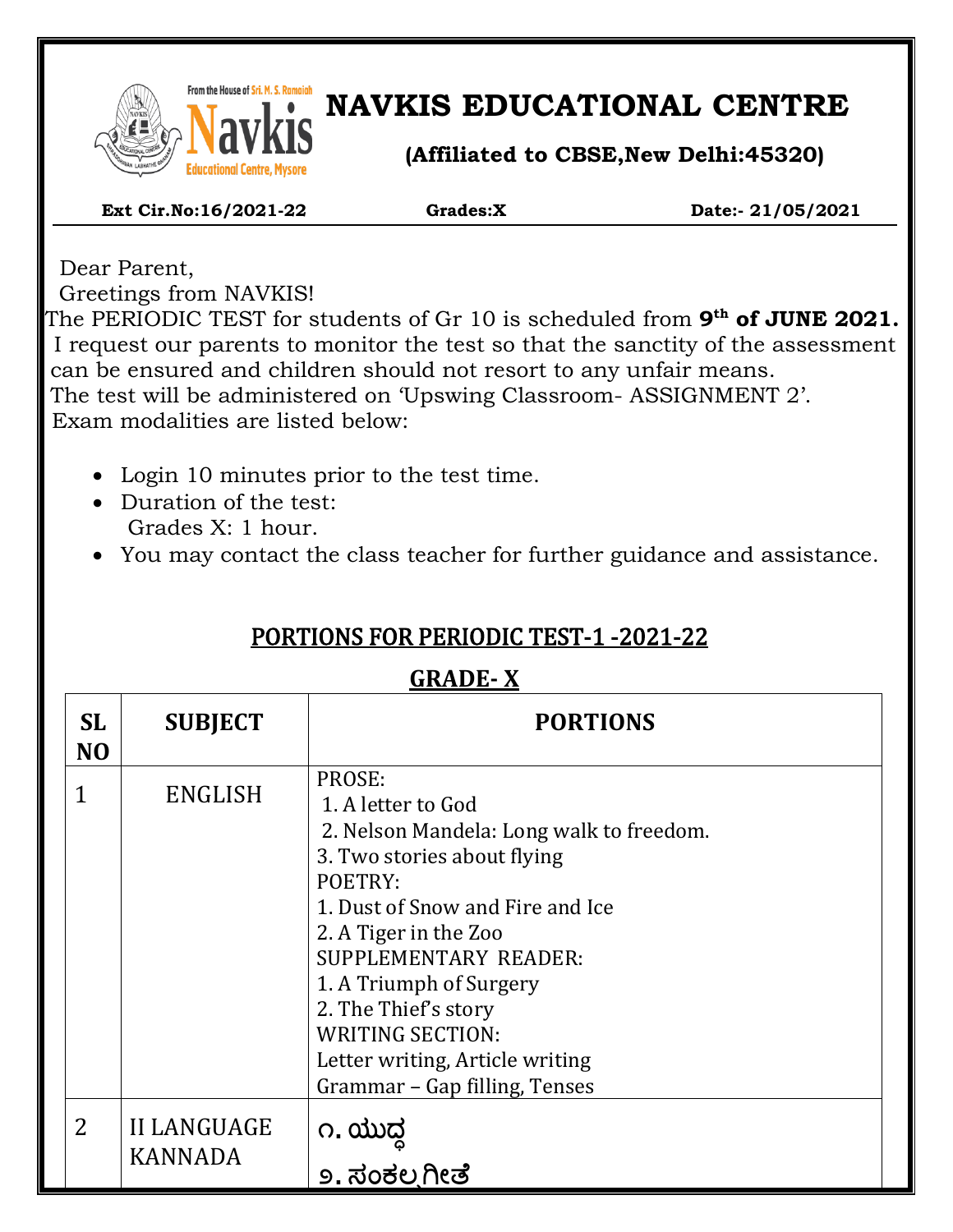|                |                                    | ೩.ಹಕ್ಕಿ ಹಾರುತಿದೆನೋಡಿದಿರಾ                                                  |  |  |
|----------------|------------------------------------|---------------------------------------------------------------------------|--|--|
|                |                                    | ೪. ವಸಂತಮುಖತೋರಲಿಲ                                                          |  |  |
|                |                                    | ೫. ವ್ಯಾಕರಣ                                                                |  |  |
| 3              | <b>II LANGUAGE</b><br><b>HINDI</b> | 1. कबीर - पद                                                              |  |  |
|                |                                    | 2. मीराबाई के पद                                                          |  |  |
|                |                                    | 3. बडे भाई साहब                                                           |  |  |
|                |                                    | ४. व्याकरण                                                                |  |  |
| $\overline{4}$ | <b>MATHEMATICS</b>                 | 1. Real Numbers<br>2. Polynomials<br>3. Introduction to Trigonometry      |  |  |
| 5              | <b>SCIENCE</b>                     | 1. Life Processes<br>2. Light - Reflection                                |  |  |
| 6              | <b>SOCIAL</b><br><b>SCIENCE</b>    | 1. The Rise of Nationalism in Europe<br>2. Power Sharing<br>3. Federalism |  |  |